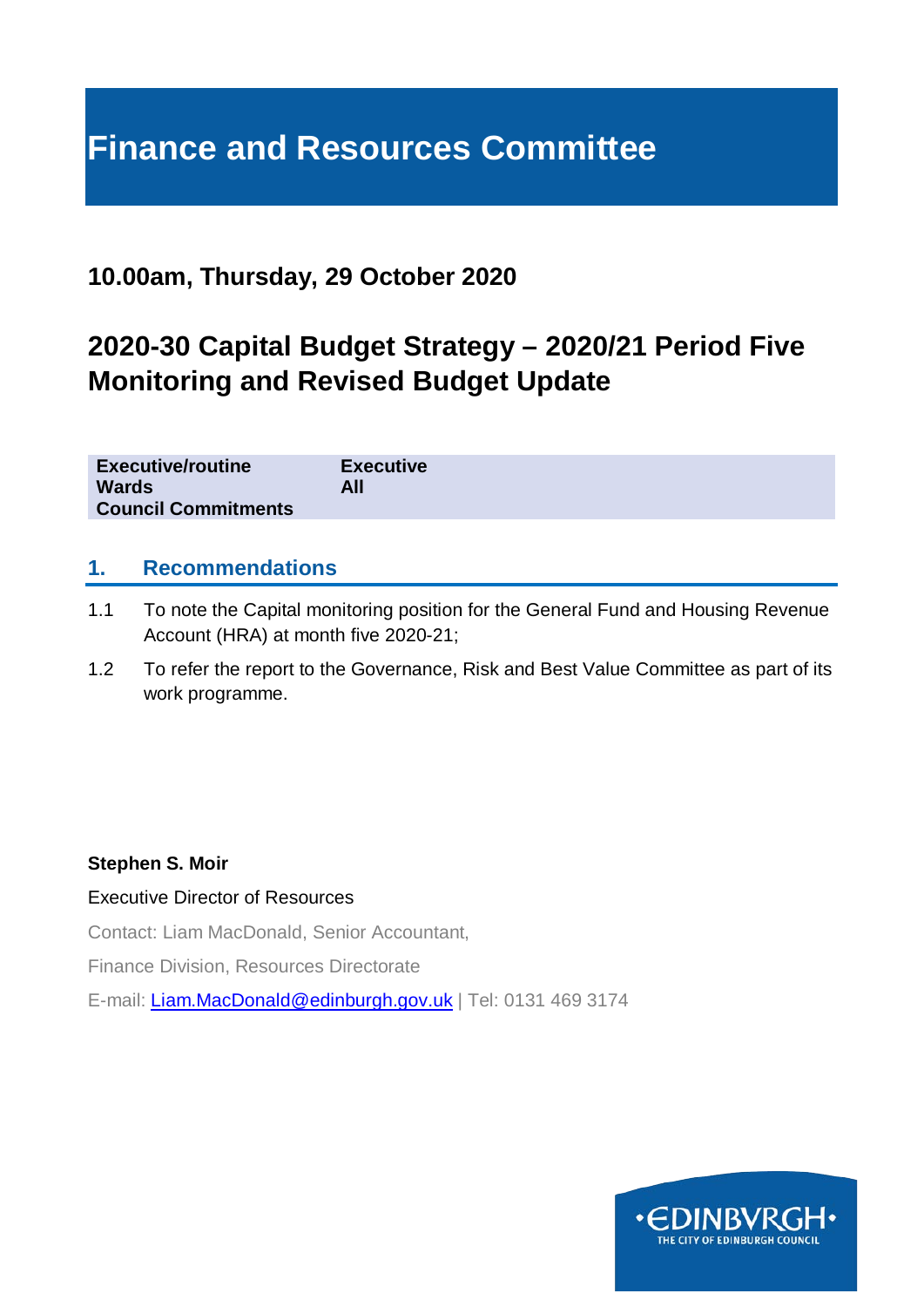**Report**

## **2020-30 Capital Budget Strategy – 2020/21 Period Five Monitoring and Revised Budget Update**

## **2. Executive Summary**

- 2.1 The report provides capital expenditure and funding forecasts for 2020/21, providing explanations for variances.
- 2.2 At month five, the General Fund is projecting capital expenditure of £275.169m and capital income of £109.142m, resulting in a net requirement of £166.027m in loans fund advances. This is £3.872m lower than the revised budget update provided in period three due to updated cashflows across the programme.
- 2.3 At month five, the Housing Revenue Account (HRA) is projecting capital expenditure of £56.050m and capital income of £32.509m, resulting in a net requirement of £23.541m in loans fund advances. New build construction, external works and common area projects have been able to recommence. Internal improvement works will be phased in gradually to take account of safe working practices.
- 2.4 The extent of the impact from COVID-19 is likely to differ between programmes and projects and it is still too early to understand the full cost to the Council.

## **3. Background**

- 3.1 The initial Capital Budget Strategy 2020-2030 was reported to Finance and Resources Committee on 10 October 2019 and approved on 20 February 2020 as part of the budget process.
- 3.2 It was subsequently consolidated with other key strategies into the Council's Capital Strategy which was approved by Council on 12 March 2020. This strategy set out for expenditure of £2,324.800m to 2029/30. While the programme was affordable in the short to medium term, there remained £154.600m which was unfunded and would require the Council to find additional revenue savings or additional funding in future years or lead to projects having to be removed from the capital investment programme or delayed.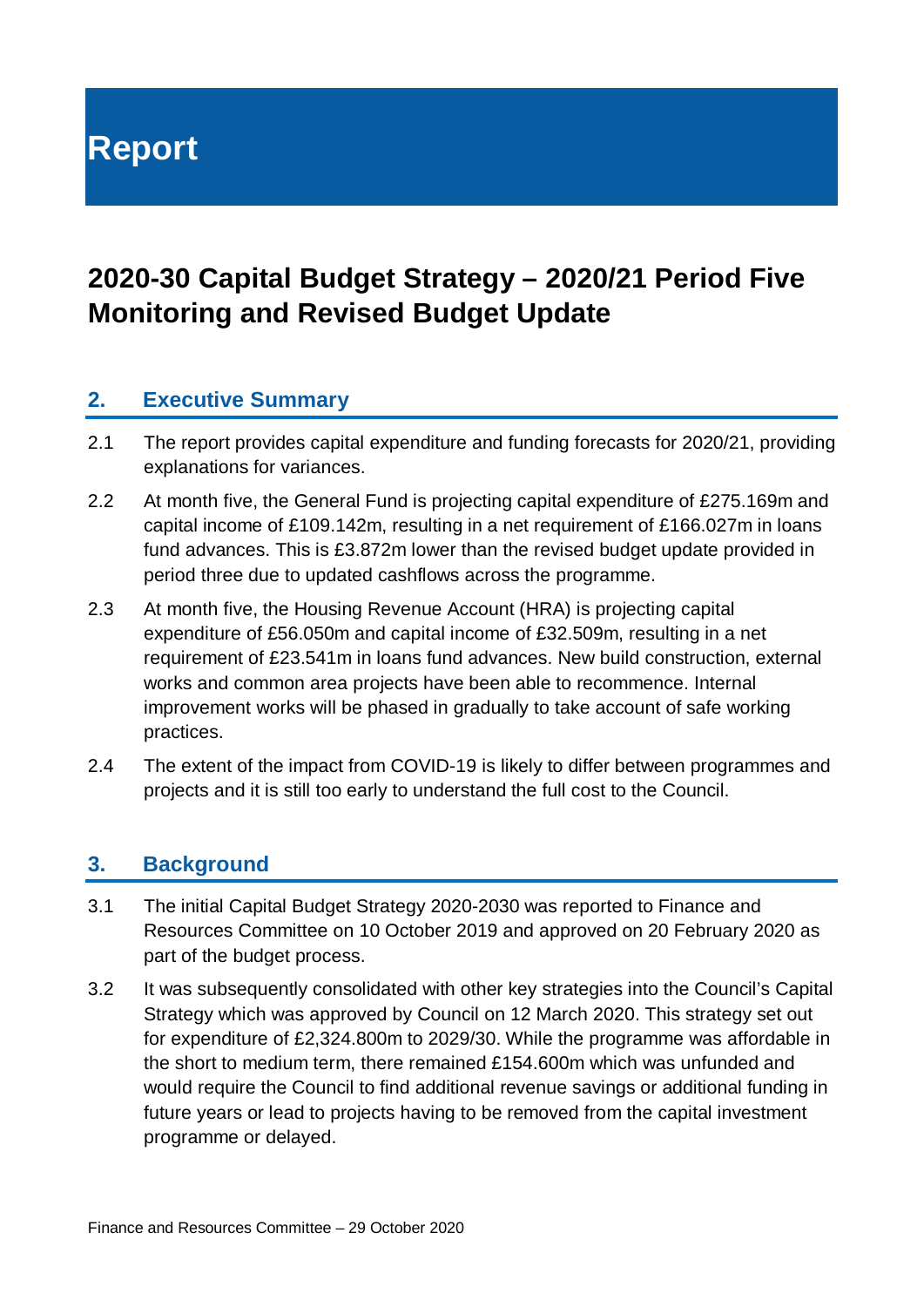- 3.3 Since the setting of the budget, COVID-19 and the measures put in place to protect citizens have created significant financial and logistical challenges and it will no longer be possible to deliver projects within the timescales and budgets previously envisaged. Following guidance from Scottish Ministers, all construction sites were closed and are now re-opening in accordance with the [Coronavirus \(COVID 19\):](https://www.gov.scot/publications/coronavirus-covid-19-construction-sector-guidance/)  [construction sector guidance](https://www.gov.scot/publications/coronavirus-covid-19-construction-sector-guidance/) six phase plan. This has required changes to working practices to protect both construction workers and the public at large.
- 3.4 A report was considered by Policy and Sustainability Committee on 25 June 2020 which addressed the potential impact COVID-19 would have on the 2020-30 Capital Budget. This report showed that it was difficult to estimate the full impact on the programme until market intelligence, such as tender returns, is available.
- 3.5 A further report was considered by Finance and Resources Committee on 27 August 2020 which provided an update on the 25 June 2020 report and detailed capital spend to period three in 2020/21 and the interim budget position for 2020/21. At month three, the General Fund was projecting capital expenditure of £284.019m and capital income of £107.991m, resulting in a net requirement of £176.028m in loans fund advances. The HRA was projecting capital expenditure of £56.969m and capital income of £33.033m, resulting in a net requirement of £23.936m in loans fund advances.
- 3.6 The period three monitoring also showed the re-phased interim 2020/21 general fund budget position based on cash flows and slippage. The net slippage position at that point from the approved budget was £171.184m. Similarly, the HRA showed an overall reduction in capital expenditure of £39.499m (40.9%), largely due to COVID-19 lockdown.
- 3.7 This report provides detailed capital spend to period five in 2020/21, the interim budget position for 2020/21 and the updated forecast out-turn position for the 2020/21 financial year.

## **4. Main report**

#### **2020/21 Capital Monitoring – Period Five**

#### **General Fund**

- 4.1 The period five monitoring shows general fund expenditure of £77.354m. A breakdown by directorate is provided in Appendix 1.
- 4.2 Within Communities and Families, there has been capital expenditure of £12.475m as at period five. Expenditure relates primarily to projects which were well underway prior to COVID-19 lockdown;
	- Meadowbank £4.704m;
	- Broomhill Primary School £1.676m;
	- Castlebrae High School £1.118m;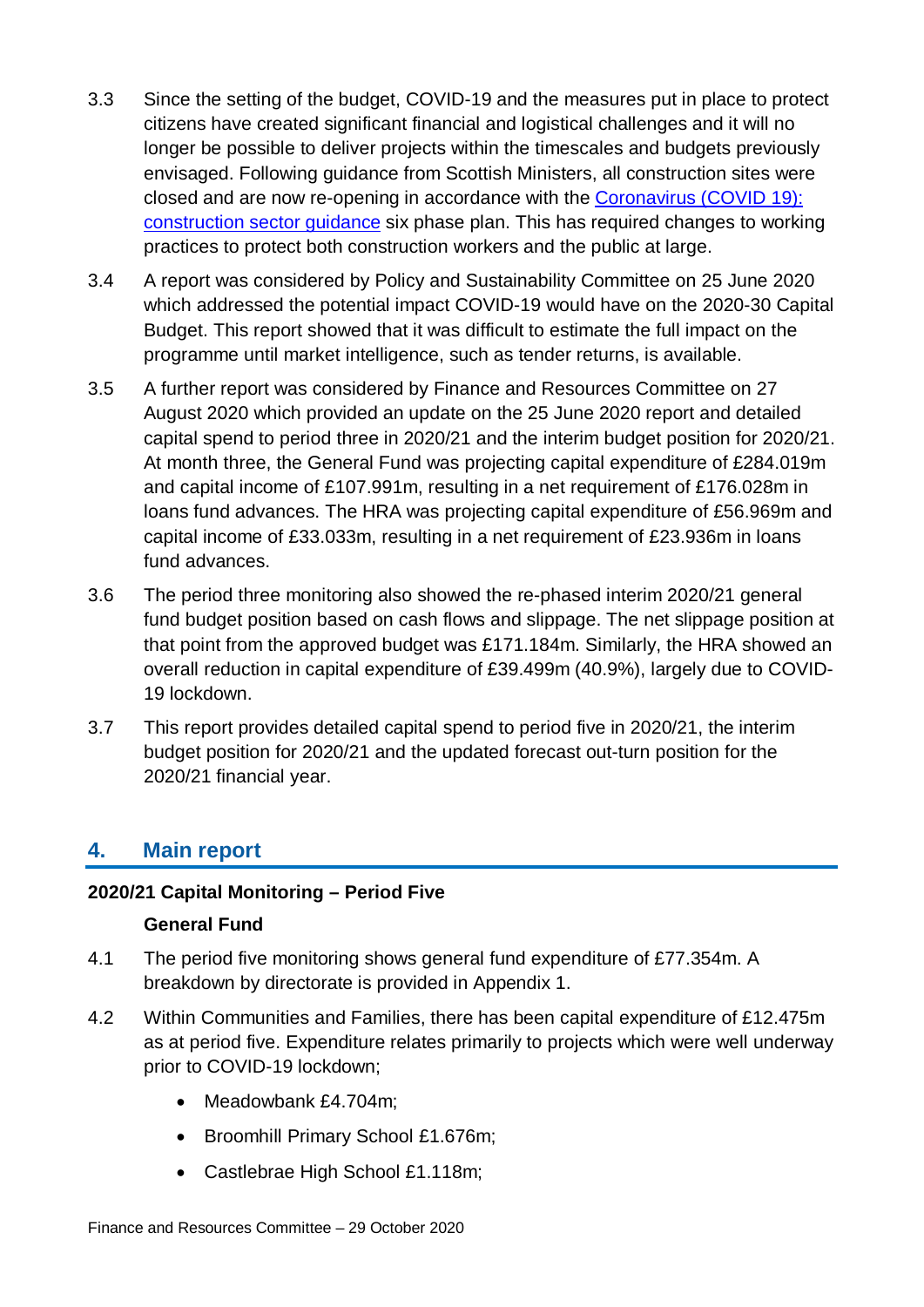- Victoria Primary School £0.965m;
- St Crispin's Primary School £0.783m;
- Maybury Primary School £0.657m;
- Canaan Lane Primary School £0.482m; and
- Trinity Academy Phase One £0.308m.
- 4.3 Within Place, there has been capital expenditure of £49.021m as at period five. Expenditure relates primarily to;
	- Millerhill Recycling and Energy Recovery Centre (RERC) Capital Contribution £36.900m (including £7.380m share funded by Midlothian Council);
	- Energy Efficiency Street Lighting Programme £2.387m;
	- North Bridge Refurbishment £1.561m;
	- Development Funding Projects £1.253m;
	- Carriageways and Footways Improvements £1.137m;
	- Cycle Projects £0.912m; and
	- Bridge Strengthening Projects £0.500m.
- 4.4 Within Place Trams to Newhaven, there has been capital expenditure of £11.477m as at period five.
- 4.5 Within Resources Asset Management Works, there has been capital expenditure of £4.325m as at period five across various projects as work restarts following the COVID-19 lockdown.

#### **Housing Revenue Account**

- 4.6 The period five monitoring shows HRA capital expenditure of £6.936m for the year to date across various programmes and workstreams relating to new builds and improvements to existing homes. The budget for 2020/21 has been revised from the initial approved budget of £96.468m to £56.969m, an overall reduction in capital expenditure of £39.499m (40.9%), largely due to the impact of site closures in the earlier phases of COVID-19 lockdown although new build construction and external works have been able to recommence, internal improvement works will be phased in gradually to take account of safe working practices.
- 4.7 The revised forecast on new homes development is £0.919m lower than the period three estimate to reflect updated cashflows across the existing programme but demonstrates that we are progressing with design, development and preconstruction work across the HRA capital programme.
- 4.8 Within Housing Property, capital works are currently split into three phases, phase one: return of all external works where appropriate, phase two: return of all common area projects where appropriate and phase three: return of internal works such as kitchens and bathrooms, heating systems, etc. We are currently in phase two and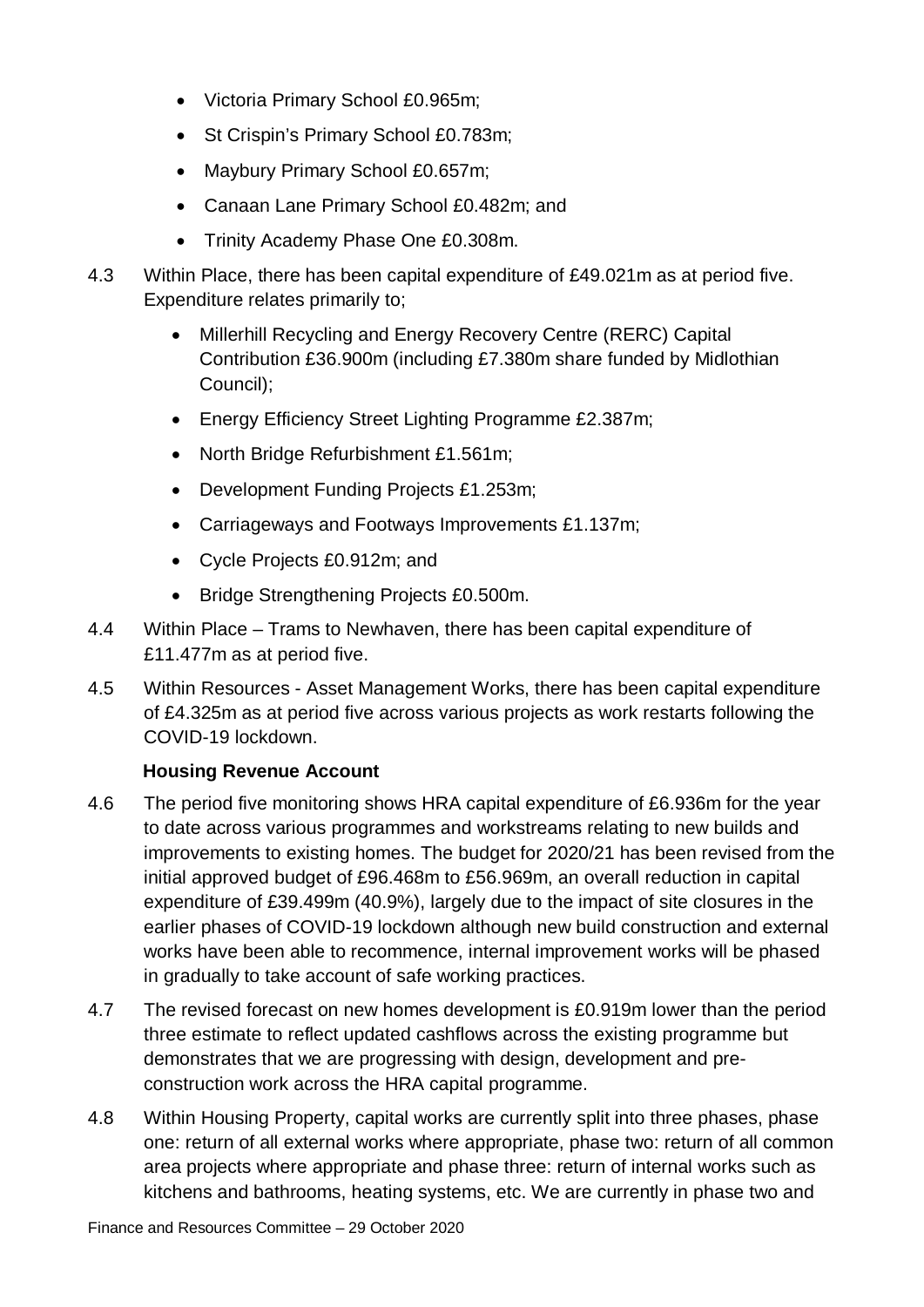planning that phase three will only return into the new calendar year. The move to phase three will be subject to change based on Government advice and tenant feedback.

- 4.9 The period five monitoring shows HRA capital income of £1.719m for the year to date, primarily from Scottish Government grant for the Craigmillar Town Centre development and disposals through the Acquisitions and Disposals Programme. The budget for 2020/21 has been revised from the initial approved budget of £73.122m to £33.033m, an overall reduction in capital income of £40.089m (54.8%). This subsequently slipped further to £32.509m, primarily due to the slippage of Edinburgh Living capital receipts which are referenced in paragraph 4.15 from a General Fund on-lending perspective.
- 4.10 This results in a projected net requirement of £23.936m in loans fund advance, increased from an originally approved £23.346m. A breakdown by programme is provided in Appendix 2.

#### **Capital Budget Strategy 2020-2030 – 2020/21 Revised Budget**

#### **General Fund**

- 4.11 The 2020-30 Capital Budget Strategy for the general fund approved by Council in February 2020 was based on an interim budget which estimated slippage and acceleration as reported at period eight 2019/20. The revised 2020-30 Capital Budget Strategy has been adjusted to reflect actual provisional out-turn slippage and acceleration as reported to Policy and Sustainability Committee on 25 June and this is shown in Appendix 3.
- 4.12 The programme has also been realigned and re-phased to ensure that individual project cash flows reflect the most up to date projections. Project managers have considered risks such as COVID-19, adverse weather and other uncontrollable factors that can impact on delivery. This year has been more challenging than ever with the COVID-19 impacts difficult to forecast accurately until market tenders are completed.
- 4.13 The period five monitoring which can be seen in Appendix 1, shows the re-phased interim 2020/21 budget position based on cash flows and slippage. The latest net slippage position from the approved budget is £170.794m. However, due to continued uncertainty this doesn't reflect any COVID-19 uplift in-year. A further update on the COVID-19 assumptions and the impact it has on the Capital Budget Strategy will be provided as part of the wider budget setting process.
- 4.14 Members should note that where funding has not been approved or is uncertain, then projects are not included in the 2020-30 Capital Budget. This includes projects funded by capital receipts, grants or contributions which are yet to be secured.
- 4.15 General Fund lending for housing for mid-rent has also been revised to reflect the latest programme with £23.465m assumed on-lending for Edinburgh Living homes at North Sighthill and Craigmillar and the Shrubhill National Housing Trust (NHT) payment of £4.718m due in February 2020 is now forecast in 2020-21 financial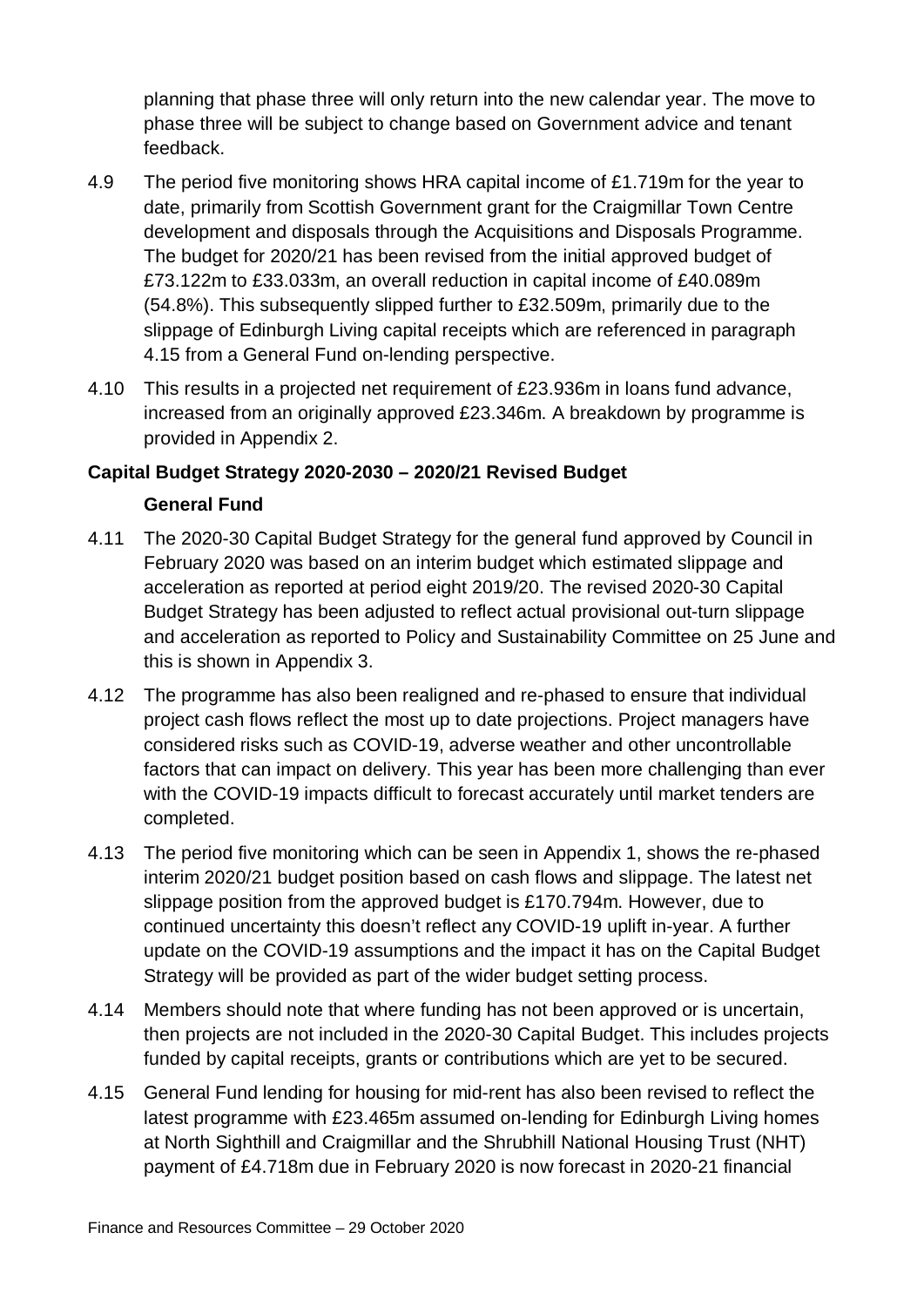year. The budget impact is neutral as borrowing is delayed to match the revised expenditure profiles.

- 4.16 The cost of delivering the Tram to Newhaven project is still projected to remain within the £207.3m budget approved by the Council in April 2019. Measures on site have been implemented to partially mitigate the anticipated delays to the programme resulting from COVID 19 and additional works required to the sewer on Constitution Street and Baltic Street. The latest cashflow profile has been factored into Appendix 1.
- 4.17 A further report will be brought to Committee in December 2020 detailing the Capital Budget Strategy as part of the wider budget setting process. This report will provide an update following a wider review of the COVID-19 pressures, accounting for the sustainability agenda and reviewing prioritisation of projects within the programme to fund additional pressures which are currently estimated at an additional c. £87m across the remaining nine years of the programme.

#### **Housing Revenue Account**

- 4.18 The HRA Business Plan is reviewed annually; including the 10-year investment strategy and five-year capital programme. This year's review is considering the impacts of COVID-19 on the cost and delivery of investment in existing and new homes. A breakdown of the Revised 2020/21 HRA Capital Budget by project and workstream is included in Appendix 4.
- 4.19 COVID-19 has had an impact on the programmed delivery of new housing which was under construction at the start of the pandemic. The biggest impact has been on Pennywell due to the scale of the project with construction taking place concurrently on a number of sites.
- 4.20 The programme for investment in Council homes and estates has been reviewed with contractors and external groundworks and works to external and common areas of blocks are re-commencing. This year's budget has been reduced accordingly and profiled into future years.
- 4.21 An update on the HRA strategy and policy framework will be reported to Housing, Homelessness and Fair Work Committee in November 2020 with further budget updates reported to Finance Resources Committee in January 2021.

#### **5. Next Steps**

- 5.1 This report will be referred to Governance, Risk and Best Value committee to consider as part of its programme of work.
- 5.2 The Capital Budget Strategy will be updated in Winter 2020 along with the Revenue Budget Framework.
- 5.3 Finance staff will continue work with project and programme managers to monitor capital budgets.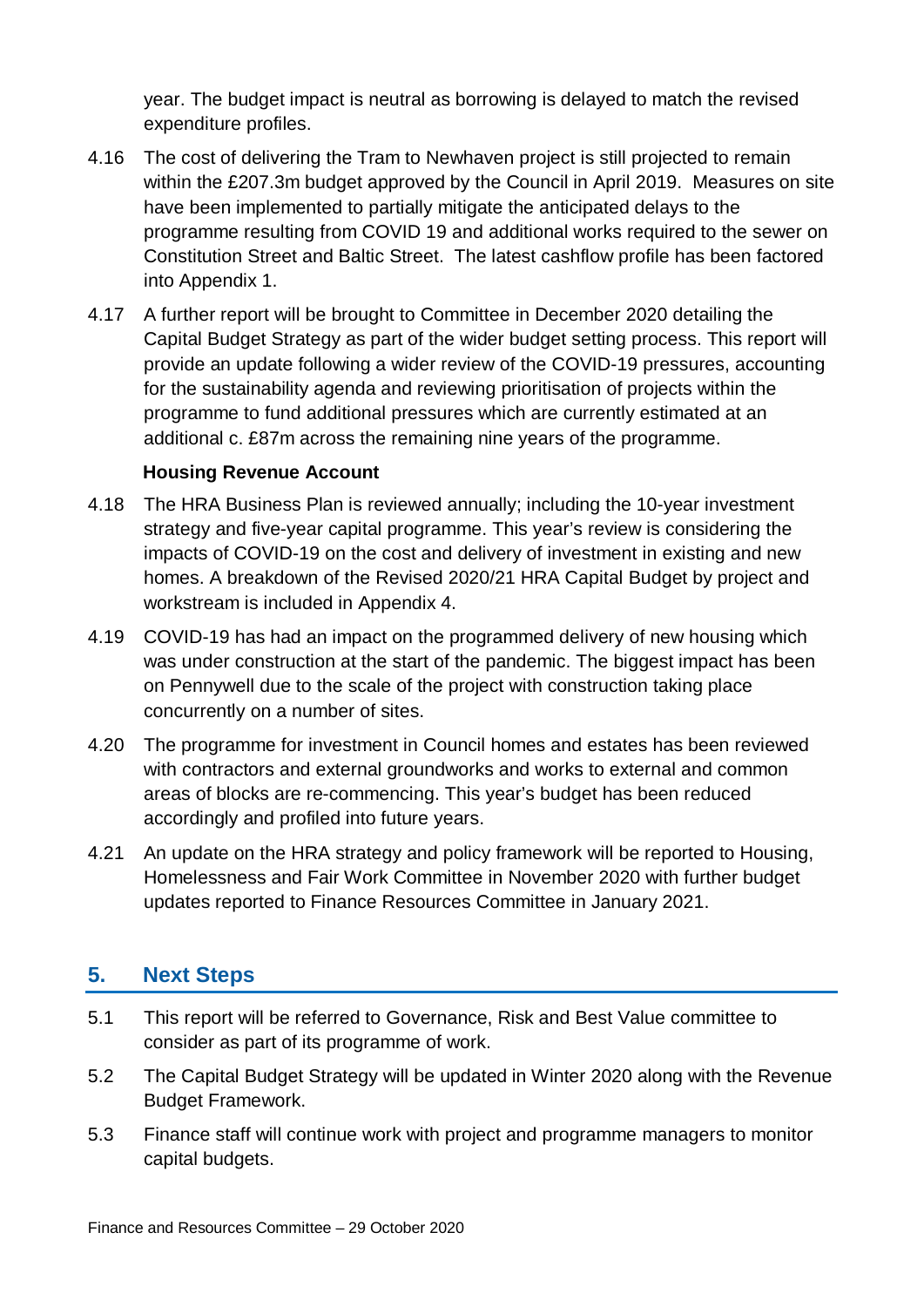5.4 Further reports will be presented to Finance and Resource Committee at period eight and finally at period 12 showing the out-turn position against the revised 2020- 21 capital budget.

### **6. Financial impact**

- 6.1 The 2020/21 general fund period three forecast outlines loans fund advances of £166.027m. The overall loan charges associated with this over a 30-year period would be a principal amount of £166.027m, interest and expenses of £141.059m, resulting in a total cost of £307.086m based on a loans fund interest rate of 4.39%. The average annual cost would be £10.236m for 30 years.
- 6.2 The 2020/21 HRA period three forecast outlines loans fund advances of £23.541m. The overall loans charges associated with this over a 30-year period would be a principal amount of £23.541m, interest of £20.001m, resulting in a total cost of £43.542m based on a loans fund rate of 4.39%. The average annual cost would be £1.451m for 30 years.
- 6.3 Borrowing required is carried out in line with the Council's approved Treasury Management Strategy.
- 6.4 The loan charge costs outlined above will be met from the general fund and HRA revenue budgets for loan charges.

## **7. Stakeholder/Community Impact**

- 7.1 Consultation on the capital budget was undertaken as part of the Council's budget setting process.
- 7.2 The stakeholder and community impact of individual projects within the Council's capital programme is considered as part of the business cases for those projects.

## **8. Background reading/external references**

- 8.1 Edinburgh Tram [York Place to Newhaven Final Business Case,](http://www.edinburgh.gov.uk/download/meetings/id/60285/item_81_-_edinburgh_tram_%E2%80%93_york_place_to_newhaven_final_business_case_-_referral_from_the_transport_and_environment_committeepdf) The City of Edinburgh Council, 14 March 2019
- 8.2 [Capital Budget Strategy 2020-30,](https://democracy.edinburgh.gov.uk/documents/s9346/Capital%20Budget%20Strategy%202020-2030.pdf) Finance and Resources Committee, 10 October 2019
- 8.3 [Capital Budget Strategy 2020-30,](https://democracy.edinburgh.gov.uk/documents/s14099/Item%204.2%20-%20Capital%20Budget%20Strategy%202020-2030%20-%20Referral%20from%20FR.pdf) The City of Edinburgh Council, 20 February 2020
- 8.4 [Housing Revenue Account Budget Strategy \(2020-2030\),](https://democracy.edinburgh.gov.uk/documents/s14097/Item%204.1d%20-%20Housing%20Revenue%20Account%20HRA%20Budget%20Strategy%20-%20Referral%20from%20FR.pdf) The City of Edinburgh Council, 20 February 2020
- 8.5 [Capital Strategy 2020-30 –](https://democracy.edinburgh.gov.uk/documents/s21553/tem%208.5%20-%20Capital%20Strategy%202020-30%20Annual%20Report%20-%20referral%20from%20FR.pdf) Annual Report, The City of Edinburgh Council, 12 March 2020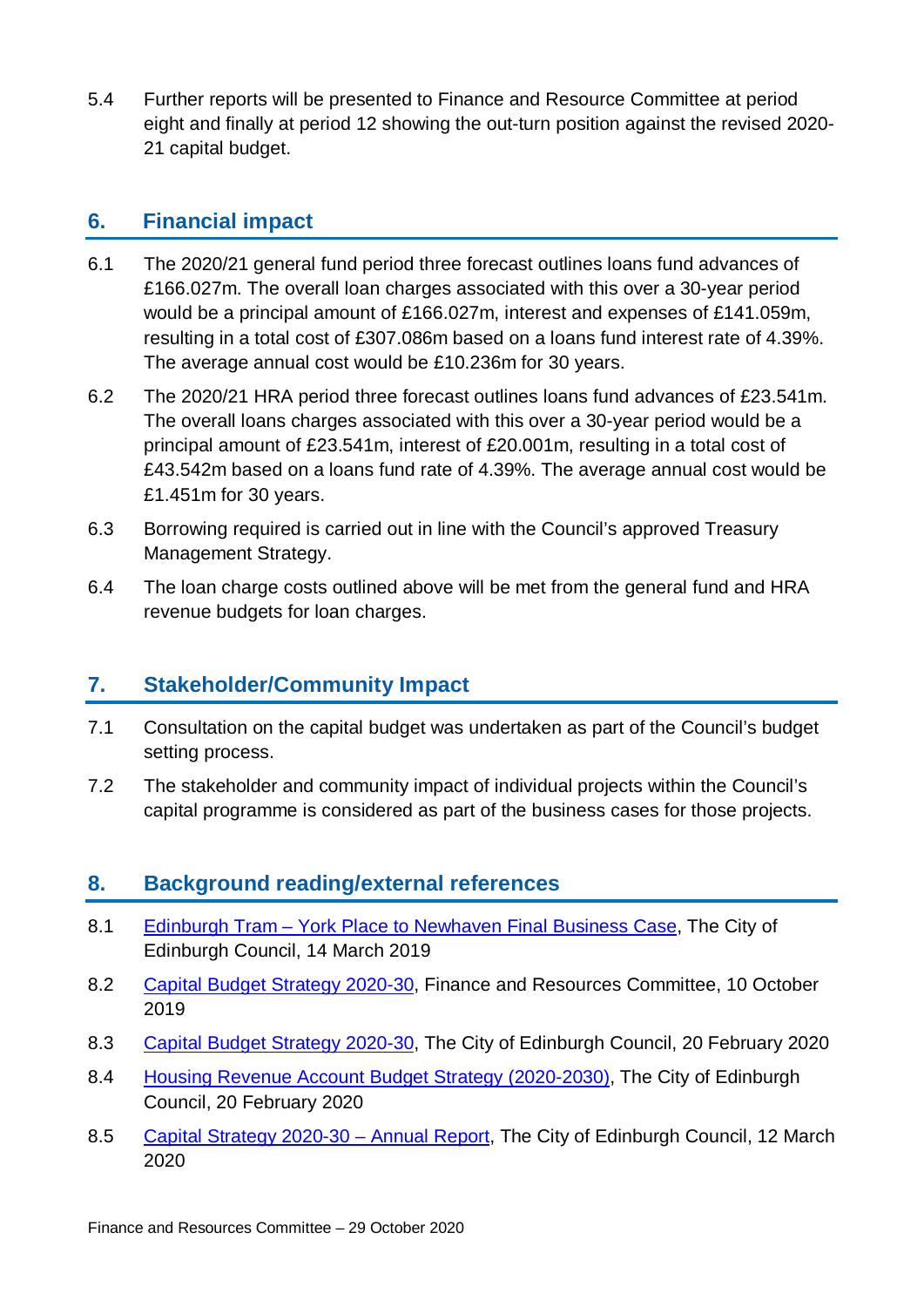- 8.6 Capital Budget Update [2019/20 Provisional Outturn and 2020/21 COVID-19](https://democracy.edinburgh.gov.uk/documents/s24507/Item%206.4%20-%20Capital%20Budget%20Update%202019-20%20Provisional%20Outturn%20and%202020-21%20COVID-19%20Forecast.pdf)  [Forecast,](https://democracy.edinburgh.gov.uk/documents/s24507/Item%206.4%20-%20Capital%20Budget%20Update%202019-20%20Provisional%20Outturn%20and%202020-21%20COVID-19%20Forecast.pdf) Policy and Sustainability Committee, 25 June 2020
- 8.7 2020-30 Capital Budget Strategy 2020/21 Period 3 Monitoring and Revised [Budget Update,](https://democracy.edinburgh.gov.uk/documents/s25588/7.8%20-%202020-30%20Capital%20Budget%20Strategy%202020-21%20Period%203%20Monitoring%20and%20Revised%20Budget%20Update.pdf) Finance and Resources Committee, 27 August 2020

### **9. Appendices**

Appendix 1 – 2020/21 Capital Monitoring Period Five – General Fund

Appendix 2 – 2020/21 Capital Monitoring Period Five – HRA

Appendix 3 –2020/21 Interim Capital Budget (Incorporating provisional out-turn slippage from 2019/20)

Appendix 4 – 2020/21 Revised Capital Budget – HRA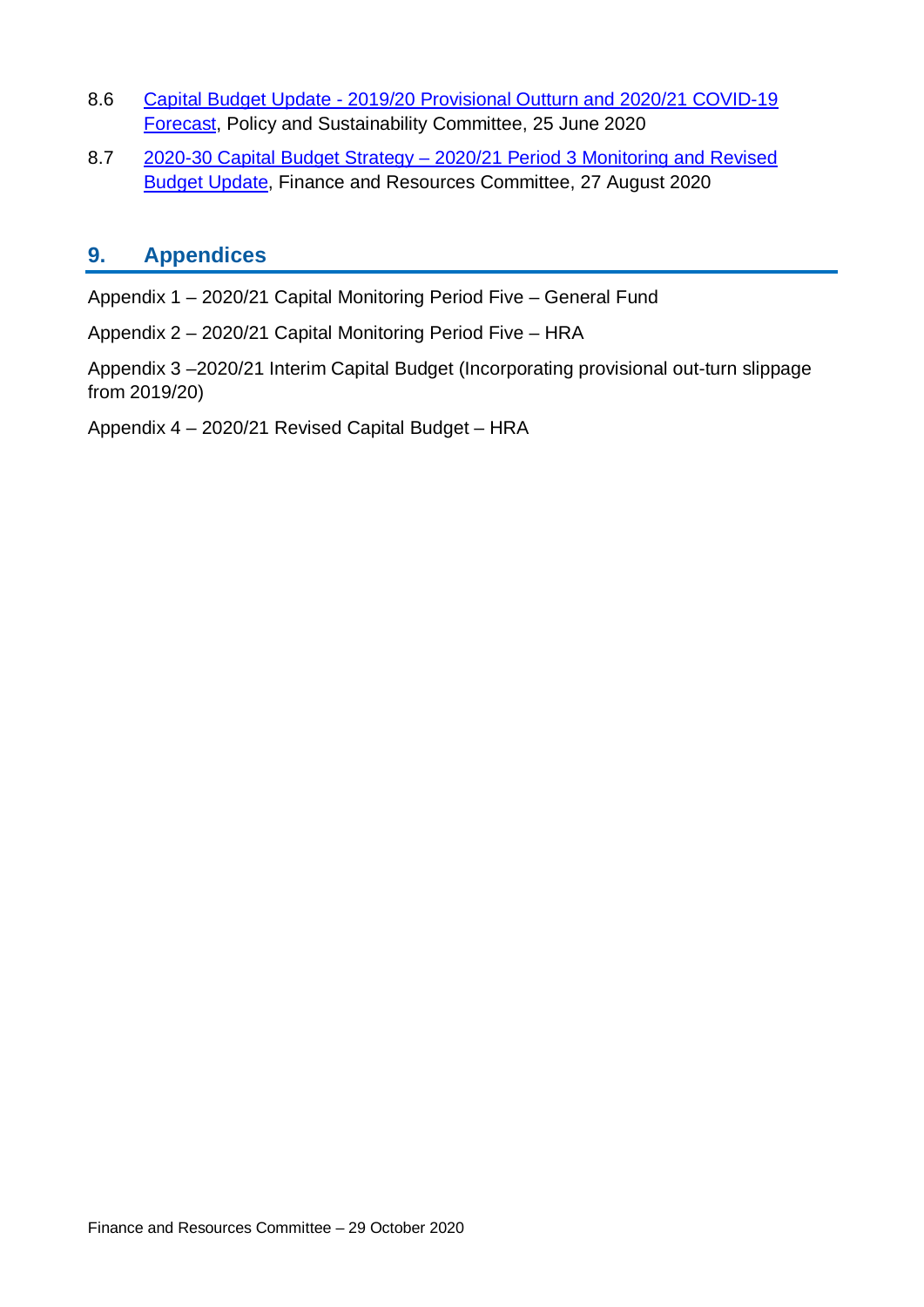#### **Appendix 1 - 2020/21 Capital Monitoring**

#### **General Fund Summary**

#### **Period Five**

|                                                      | Approved<br><b>Adjustments</b>    |                            | Interim                          |                          | <b>Actual to Projected</b>                    | Provisional              |           |
|------------------------------------------------------|-----------------------------------|----------------------------|----------------------------------|--------------------------|-----------------------------------------------|--------------------------|-----------|
| <b>Expenditure</b>                                   | <b>Budget</b>                     |                            | <b>Budget</b>                    | Date                     | Outturn                                       | Variance                 |           |
|                                                      | £000                              | £000                       | £000                             | £000                     | £000                                          | £000                     | %         |
| <b>Communities and Families</b>                      | 99,246                            | (33,939)                   | 65,307                           | 12,475                   | 65,307                                        | $\overline{\phantom{a}}$ | 0.00%     |
| Edinburgh Integration Joint Board                    |                                   | 284                        | 284                              |                          | 284                                           | $\overline{\phantom{a}}$ | 0.00%     |
| Place                                                | 192,495                           | (84, 655)                  | 107,840                          | 49,021                   | 106,701                                       | (1, 139)                 | $-1.06%$  |
| Place - Lending                                      | 43,913                            | (12, 584)                  | 31,329                           | $\overline{\phantom{a}}$ | 28,184                                        | (3, 145)                 | $-10.04%$ |
| Place - Tram York Place to Newhaven                  | 74,939                            | (15, 291)                  | 59,648                           | 11,477                   | 55,418                                        | (4,230)                  | $-7.09%$  |
| Contingency                                          | 4,242                             |                            | 4,242                            |                          | 4,242                                         |                          | 0.00%     |
| Resources - Asset Management Works                   | 30,000                            | (21, 242)                  | 8,758                            | 4,325                    | 13,400                                        | 4,642                    | 53.00%    |
| Resources - Other                                    | 5,000                             | (3, 367)                   | 1,633                            | 56                       | 1,633                                         |                          | 0.00%     |
| <b>Total Gross Expenditure</b>                       | 449,835                           | (170, 794)                 | 279,041                          | 77,354                   | 275,169                                       | (3, 872)                 | $-1.39%$  |
| <b>Funding</b>                                       | Approved<br><b>Budget</b><br>£000 | <b>Adjustments</b><br>£000 | Revised<br><b>Budget</b><br>£000 | Date<br>£000             | <b>Actual to Projected</b><br>Outturn<br>£000 | Provisional<br>Variance  |           |
| <b>Capital Receipts</b>                              |                                   |                            |                                  |                          |                                               | £000                     | %         |
| <b>General Asset Sales</b>                           | 3,000                             |                            | 3,000                            | 118                      | 3,000                                         |                          | 0.00%     |
| <b>Total Capital Receipts from Asset Sales</b>       | 3,000                             | $\overline{a}$             | 3,000                            | $\overline{118}$         | 3,000                                         | $\overline{a}$           | 0.00%     |
|                                                      |                                   |                            |                                  |                          |                                               |                          |           |
| Drawdown from Capital Fund                           | 14,195                            | $\overline{\phantom{a}}$   | 14,195                           | $\overline{\phantom{a}}$ | 14,195                                        | $\overline{\phantom{a}}$ | 0.00%     |
| <b>Developer Contributions</b>                       | 754                               | 3,390                      | 4,144                            | 660                      | 4.144                                         | $\overline{a}$           | 0.00%     |
| Developers Contributions Transferred to Investments  |                                   |                            |                                  | 1,539                    |                                               |                          | 0.00%     |
| <b>Total Developer Contributions</b>                 | $\overline{754}$                  | 3,390                      | 4.144                            | 2,199                    | 4,144                                         | $\overline{a}$           | 0.00%     |
| <b>Total Capital Receipts and Contributions</b>      | 17,949                            | 3,390                      | 21,339                           | 2,317                    | 21,339                                        | ä,                       | 0.00%     |
| Grants                                               |                                   |                            |                                  |                          |                                               |                          |           |
| Scottish Government General Capital Grant            | 38,225                            |                            | 38,225                           | 15,887                   | 38,225                                        |                          | 0.00%     |
| Other Grants and Contributions                       |                                   | 9,347                      | 9,347                            | 8,309                    | 9,347                                         |                          | 0.00%     |
| Cycling, Walking and Safer Streets                   | 2,281                             |                            | 2,281                            | $\overline{\phantom{a}}$ | 2,281                                         | $\overline{a}$           | 0.00%     |
| Transfer of Management of Development Funding (TMDF) | 27,950                            | $\overline{\phantom{a}}$   | 27,950                           | $\overline{a}$           | 27,950                                        |                          | 0.00%     |
| Early Years and Childcare - Expansion                | 10,000                            | $\overline{a}$             | 10,000                           | $\overline{\phantom{a}}$ | 10,000                                        | $\overline{\phantom{a}}$ | 0.00%     |
| Capital Grants Unapplied Account Drawdown            | 2,002                             | (2,002)                    |                                  |                          |                                               |                          | 0.00%     |
| <b>Total Grants</b>                                  | 80,458                            | 7,345                      | 87,803                           | 24,196                   | 87,803                                        | $\blacksquare$           | 0.00%     |
| <b>Total Funding</b>                                 | 98,407                            | 10,735                     | 109,142                          | 26,513                   | 109,142                                       | $\blacksquare$           | 0.00%     |
|                                                      |                                   |                            |                                  |                          |                                               |                          |           |
| Borrowing                                            |                                   |                            |                                  |                          |                                               |                          |           |
| New Prudential Borrowing in Year                     | 121,388                           | (77, 367)                  | 44,021                           | 29,520                   | 44,021                                        | $\overline{a}$           | 0.00%     |
| New On-Lending in Year                               | 43,913                            | (12, 584)                  | 31,329                           |                          | 28,184                                        | (3, 145)                 | $-10.04%$ |
| New Capital Advance - Trams to Newhaven              | 74,939                            | (19, 431)                  | 55,508                           | 11,477                   | 51,278                                        | (4,230)                  | $-7.62%$  |
| New Capital Advance - General Fund                   | 111,188                           | (72, 147)                  | 39,041                           | 9,844                    | 42,544                                        | 3,503                    | 8.97%     |
| Balance to be funded through Loans Fund Advance      | 351,428                           | (181, 529)                 | 169,899                          | 50,841                   | 166,027                                       | (3, 872)                 | $-2.28%$  |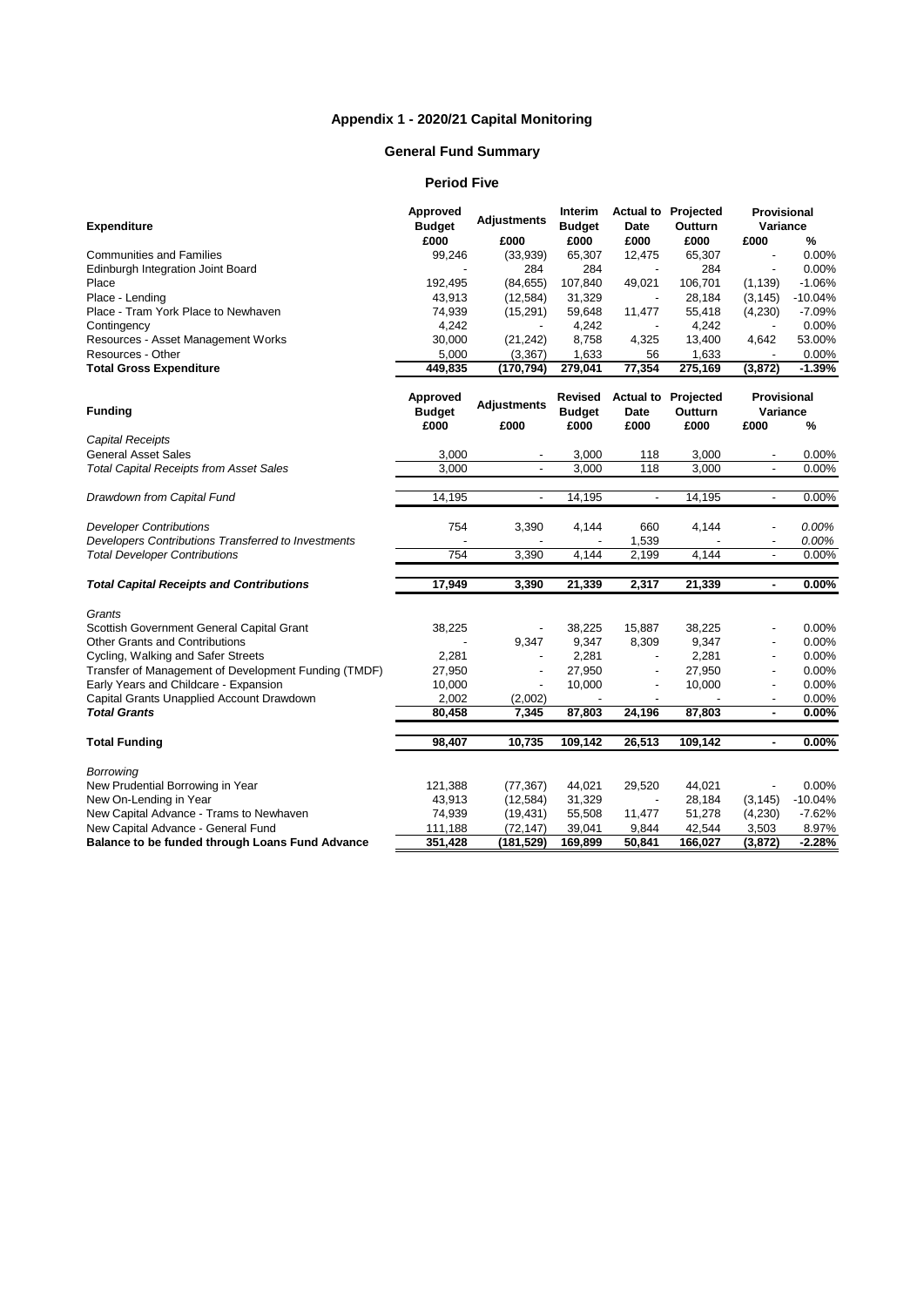## **Appendix 2 - 2020/21 Capital Monitoring**

## **Housing Revenue Account**

#### **Period Five**

| <b>Expenditure</b>                              | <b>Approved</b><br><b>Budget</b> | <b>Adjustments</b> | Revised<br><b>Budget</b>        | <b>Actual to</b><br><b>Date</b> | <b>Projected</b><br><b>Outturn</b> | <b>Provisional</b><br>Variance |          |
|-------------------------------------------------|----------------------------------|--------------------|---------------------------------|---------------------------------|------------------------------------|--------------------------------|----------|
|                                                 | £000                             | £000               | £000                            | £000                            | £000                               | £000                           | %        |
| New Homes Development                           | 35,890                           | (15, 124)          | 20,766                          | 2,819                           | 19,847                             | (919)                          | $-4.4\%$ |
| New Homes Land Costs                            | 12,000                           |                    | 12,000                          | ۰                               | 12,000                             |                                | $0.0\%$  |
| Improvement to Council Homes and Estates        | 48,578                           | (24, 375)          | 24,203                          | 4,117                           | 24,203                             |                                | $0.0\%$  |
| <b>Total Gross Expenditure</b>                  | 96,468                           | (39, 499)          | 56,969                          | 6,936                           | 56,050                             | (919)                          | $-1.6%$  |
| <b>Income</b>                                   | <b>Approved</b><br><b>Budget</b> | <b>Adjustments</b> | <b>Revised</b><br><b>Budget</b> | <b>Actual to</b><br><b>Date</b> | <b>Projected</b><br><b>Outturn</b> | <b>Provisional</b><br>Variance |          |
|                                                 | £000                             | £000               | £000                            | £000                            | £000                               | £000                           | %        |
| <b>Capital Receipts and Other Contributions</b> | 50,524                           | (24, 424)          | 26,100                          | 914                             | 23,016                             | (3,084)                        | $-11.8%$ |
| <b>Capital Funded from Current Revenue</b>      | 3,656                            | (3,656)            | ٠                               | ٠                               |                                    |                                | $0.0\%$  |
| <b>Specific Capital Grant</b>                   | 18,942                           | (12,009)           | 6,933                           | 805                             | 9,493                              | 2,560                          | 36.9%    |
| <b>Total Income</b>                             | 73,122                           | (40, 089)          | 33,033                          | 1,719                           | 32,509                             | (524)                          | $-1.6%$  |
| Balance to be funded through Loans Fund Advance | 23,346                           | 590                | 23,936                          | 5,217                           | 23,541                             | (395)                          | $-1.7%$  |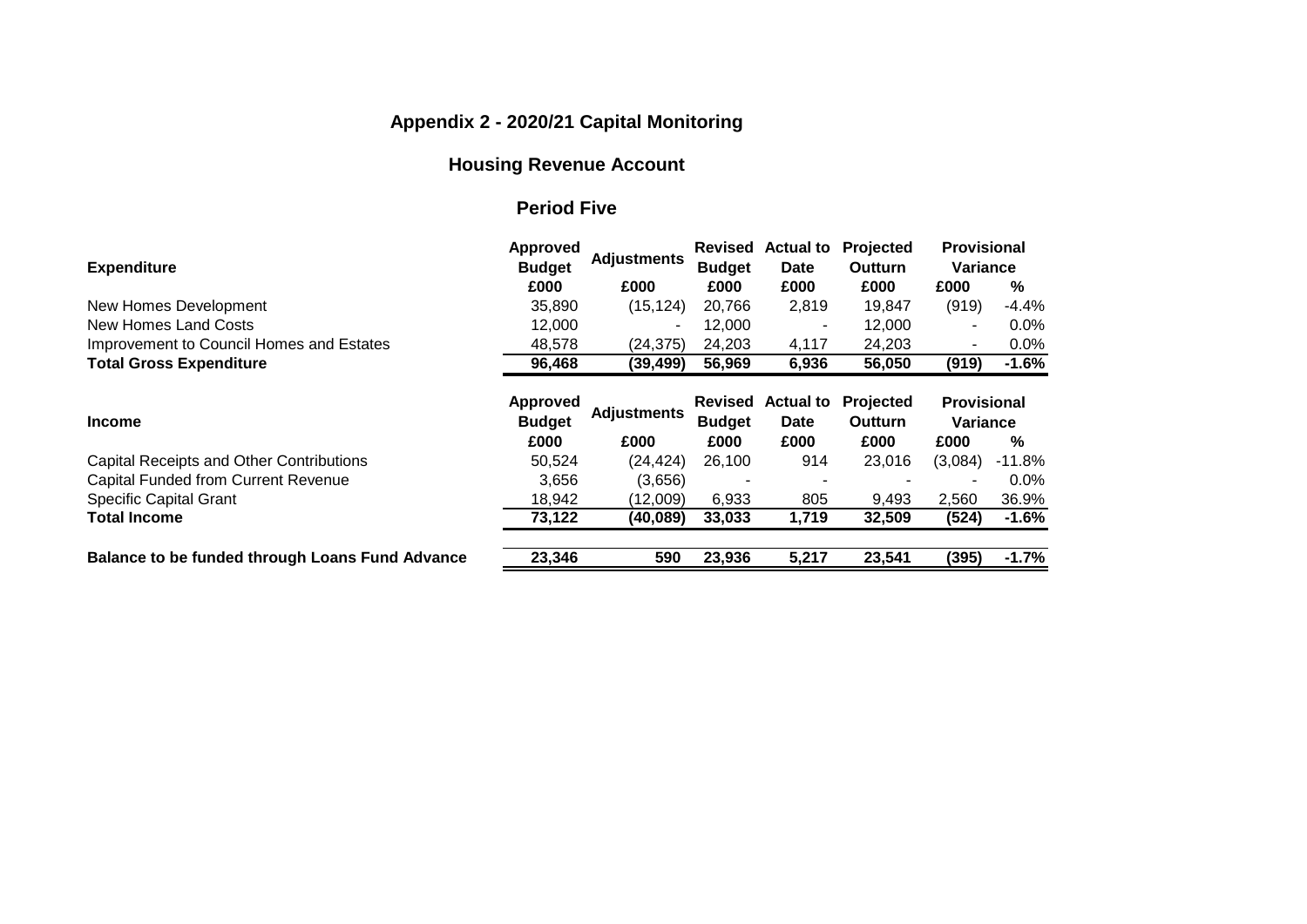## **Appendix 3 – 2020/21 Interim Capital Budget (Incorporating provisional out-turn slippage from 2019/20)**

## **General Fund**

| <b>SUMMARY</b>                      | <b>Planned</b><br><b>Budget</b><br>2020-21 | 2019-20<br><b>Expenditure</b><br><b>Slippage</b> | 2019-20<br><b>Income</b><br><b>Slippage</b> | <b>Planned</b><br><b>Budget (inc.</b><br>slippage)<br>2020-21 | Re-profiled<br>to Later<br>Years<br>2020-21 | <b>Additional</b><br><b>Funding</b><br>2020-21 | <b>Interim</b><br><b>Budget</b><br>2020-21 |
|-------------------------------------|--------------------------------------------|--------------------------------------------------|---------------------------------------------|---------------------------------------------------------------|---------------------------------------------|------------------------------------------------|--------------------------------------------|
|                                     | £000                                       | £000                                             | £000                                        | £000                                                          | £000                                        | £000                                           | £000                                       |
| <b>Communities and Families</b>     | 99,246                                     | 21.945                                           | 10,120                                      | 131,311                                                       | (67, 163)                                   | 1,159                                          | 65,307                                     |
| Edinburgh Integration Joint Board   |                                            | 227                                              | 57                                          | 284                                                           |                                             |                                                | 284                                        |
| Place                               | 192.495                                    | 4,188                                            | 3,669                                       | 200,352                                                       | (101.197)                                   | 8,685                                          | 107,840                                    |
| Place - Lending                     | 43.913                                     | 12,536                                           |                                             | 56,449                                                        | (25,120)                                    |                                                | 31,329                                     |
| Place - Tram York Place to Newhaven | 74,939                                     | (3,634)                                          | ٠                                           | 71,305                                                        | (11, 657)                                   | ۰.                                             | 59,648                                     |
| Contingency                         | 4.242                                      | -                                                | -                                           | 4,242                                                         |                                             |                                                | 4,242                                      |
| Resources - Asset Management Works  | 30,000                                     | (21, 507)                                        | 265                                         | 8,758                                                         |                                             |                                                | 8,758                                      |
| Resources - Other                   | 5,000                                      | 5,513                                            | 2                                           | 10,515                                                        | (8,900)                                     | 18                                             | 1,633                                      |
| <b>Total Expenditure</b>            | 449,835                                    | 19,268                                           | 14,113                                      | 483,216                                                       | (214, 037)                                  | 9,862                                          | 279,041                                    |